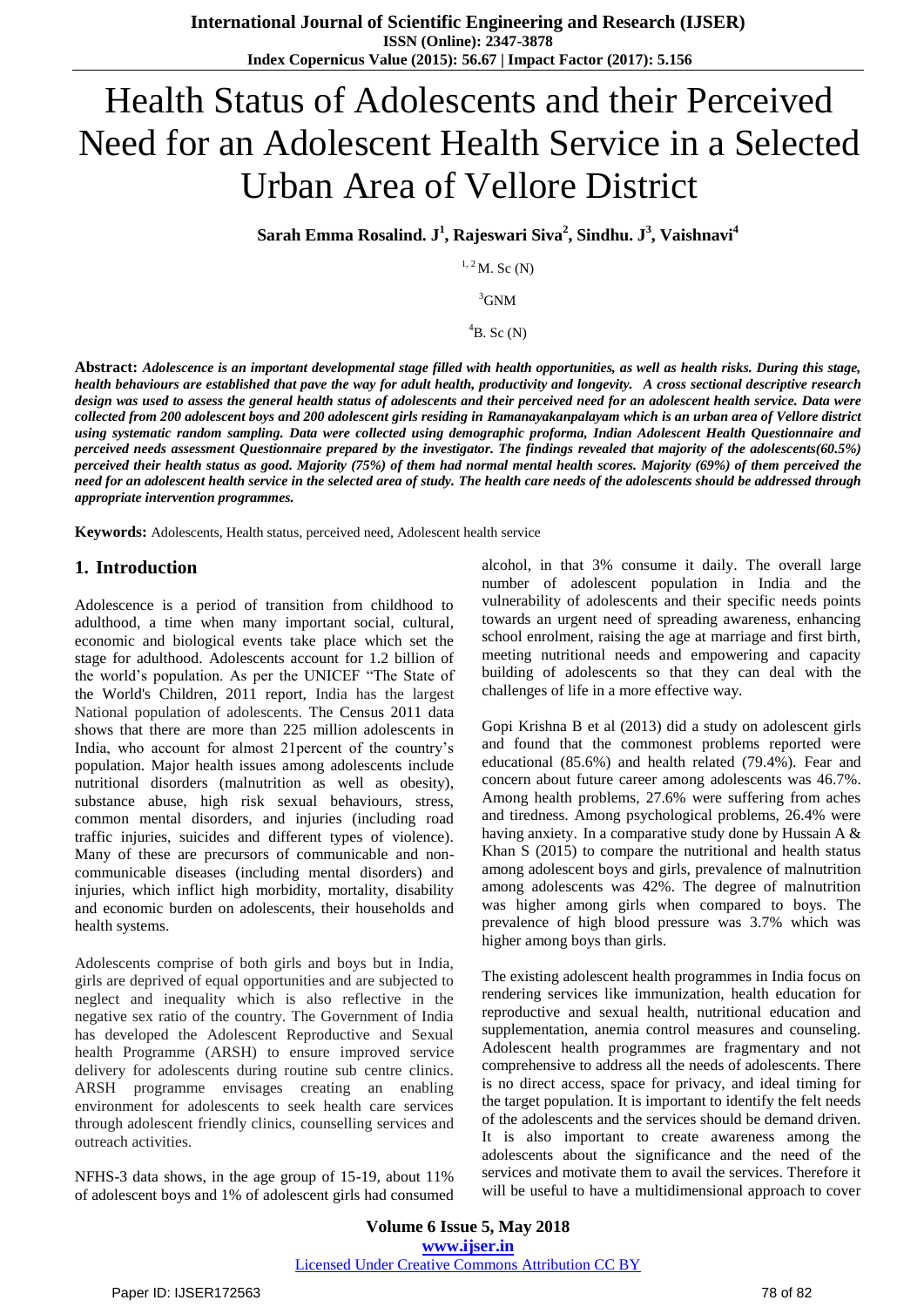all the adolescent health problems with special emphasis on mental health, behavior change communication towards healthy lifestyle and positive social environment to acquire social skills which will make them productive adults in the future.

This research study is aimed to gain insight of the health status of the adolescents in the urban community and also to know about their expectations of an adolescent health service.

## **2. Objectives**

- 1) To assess the general health status of adolescents in a selected urban area of Vellore district
- 2) To identify the perceived need of adolescents for an adolescent health service in the selected urban area.

# **3. Methods**

A cross sectional descriptive design was used. The study was conducted among the adolescent boys and girls residing in Ramnayakanpalayam which is an urban area of Vellore district. 200boys and 200 girls were selected by systematic random sampling. Adolescents who were pregnant and lactating were excluded.

# **4. Instruments**

- 1)Demographic proforma was used to collect information about the study participants' age, religion, education, occupation, type of family.
- 2)The Indian Adolescent Health questionnaire was used to collect information about the general health status of the adolescents. The IAHQ is a standardized questionnaire which consists of 111 questions within the following 12 modules:
- Demographic information
- Physical health
- Physical activity
- Nutrition
- Hygiene
- Medical care and medical history
- Hiv/aids
- Tobacco, alcohol and drugs
- Domestic violence and unintentional injury
- Mental health
- Family and home environment
- School environment

This study was conducted after obtaining permission from the concerned authorities

3)Perceived needs assessment questionnaire prepared by the investigator was used to collect information about the perceived need of adolescents for an adolescent health service and the type of service needed by them.

# **5. Results and Discussion**

## **1) Demographic information**

Majority (66%) of the subjects were 14 years of age and the mean age of the subjects was 14.79. Majority (74.5%) of them belonged to Muslim religion. Most of them (71%) were from nuclear families. Majority (43.5%) of them completed middle school education and 3% of them were school drop outs. About 91.5% of the samples were students while 3.3% of them were self employed. Out of the 200 girls 153 had attained menarchy. The minimum age of menarchy was 10 years and the maximum age of menarchy was 16. The mean age of menarchy was 12.69.

## **2) Physical health**

| <b>Table1:</b> Distribution of the adolescents according to the |
|-----------------------------------------------------------------|
| perception of their general health status                       |

| General health status |     | Perception of their health status |  |  |
|-----------------------|-----|-----------------------------------|--|--|
|                       | No  | Percentage                        |  |  |
| Excellent             | 105 | 26.25                             |  |  |
| Good                  | 242 | 60.50                             |  |  |
| Satisfactory          |     | 12.0                              |  |  |
| Poor                  |     | 195                               |  |  |

Table 1 shows that majority (86.75) of the adolescents perceived their general health status as good to excellent and only 1.25% expressed that their health status is poor. This is similar to a study done by Omidvar.S(2017) where they reported that 83.3% of the adolescents ranked their health status as good to excellent.



**Figure 1:** Distribution of adolescents according to their BMI.

Figure 1 shows the classification of adolescents according to their BMI. Majority (55.9%) of them are underweight followed by 39.8% of them who are of normal weight. 3.3% are overweight and 1% of them are obese. A similar study done by Vohra et al (2011) among school going children revealed that 60.44% of them were underweight, 34.64% were normal, 4.17% were overweight and 0.73% were obese

| Table 2: Distribution of adolescents according to their |
|---------------------------------------------------------|
| duration of sleep during the night                      |

| Duration of sleep during the night |     | Percentage |  |
|------------------------------------|-----|------------|--|
| Less than 6 hours                  | 30  | 7.50       |  |
| 6-7 hours                          | 130 | 32.50      |  |
| 8-9 hours                          | 185 | 46.25      |  |
| More than 10 hours                 | 55  | 13.75      |  |

Table 2 shows that majority of the adolescents (46.25%) sleep for 8-9 hours during the night followed by 32.5% of them who sleep for 6-7 hours. Few of them (7.5%) sleep for less than 6 hours.

## **Volume 6 Issue 5, May 2018 <www.ijser.in>** [Licensed Under Creative Commons Attribution CC BY](http://creativecommons.org/licenses/by/4.0/)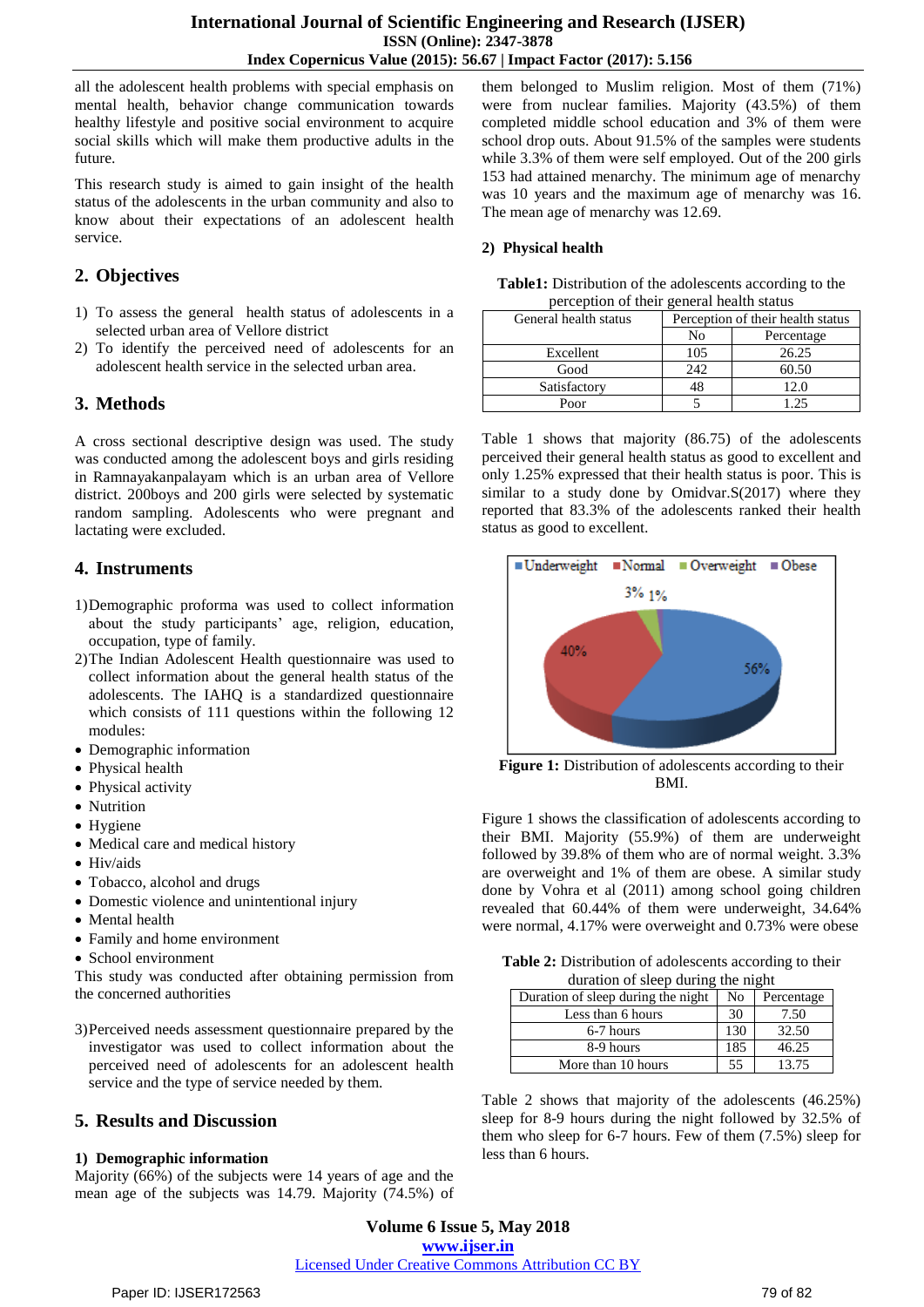#### **3) Physical activity**

| physical activity                                               |     |            |  |  |  |  |
|-----------------------------------------------------------------|-----|------------|--|--|--|--|
| Physical Activity                                               | No  | Percentage |  |  |  |  |
| Number of physically active days (atleast 30 minutes) in a week |     |            |  |  |  |  |
| 0 days                                                          | 115 | 28.75      |  |  |  |  |
| $1-3$ days                                                      | 94  | 23.50      |  |  |  |  |
| 4-6 days                                                        | 66  | 16.50      |  |  |  |  |
| 7 days                                                          | 125 | 31.25      |  |  |  |  |
| Time spent for sitting activities (watching TV, Computer time)  |     |            |  |  |  |  |
| per day                                                         |     |            |  |  |  |  |
| Less than 1 hour                                                | 158 | 39.50      |  |  |  |  |
| 1-2 hours                                                       | 97  | 24.25      |  |  |  |  |
| 2-4 hours                                                       | 100 | 25.00      |  |  |  |  |
| More than 4 hours                                               | 45  | 11.25      |  |  |  |  |

**Table 3:** Distribution of adolescents according to their

Table 3 shows the physical activity of the adolescents. Majority (31.25%) of the adolescents were physically active on all 7 days of the week whereas 28.75% of them were not physically active at all. The mean number of physically active days is 4.5 days. The time spent by the adolescents per day for sitting activities like watching television or working with computer is also shown in this table. Majority (39.5%) of them spend less than an hour for sitting activities followed by 25% of them who spend 2- 4 hours per day for sitting activities.

## **4) Nutrition**

Majority of the adolescents (67.5%) are non vegetarians and 32.5% are vegetarians. The frequency of intake of vegetables, fruits, Junk foods and carbonated drinks is shown in figure 2.



**Figure 2:** Distribution of adolescents according to the intake of food items

Figure 2 shows that majority of the adolescents 47% and 43.5% ate vegetables and fruits respectively more than once a week. It is also surprising to note that majority of them (33.5%) took junk foods everyday and most of them (57.5%) consumed carbonated drinks more than once a week.

## **5) Hygiene**

**Table 4:** Distribution of adolescents according to their

| hygienic practices                      |     |            |  |
|-----------------------------------------|-----|------------|--|
| Hygienic practices                      | No  | Percentage |  |
| Frequency of brushing teeth             |     |            |  |
| Once a week                             | 8   | 2.0        |  |
| More than once in a week                | 10  | 2.5        |  |
| Once daily                              | 286 | 71.5       |  |
| Twice daily                             | 96  | 24.0       |  |
| Practice of washing hands before eating |     |            |  |
| Never                                   | 13  | 3.25       |  |
| Sometimes                               | 44  | 11.0       |  |
| Most of the time                        | 78  | 19.5       |  |
| Always                                  | 265 | 66.25      |  |

Table 4 shows that majority of the adolescents (71.5%) brushed their teeth once daily and there were quiet few (2%) who brushed their teeth only once a week. Majority (66.25%) of them washed their hands before eating.

## **6) Medical Care and Medical History**

**Table 5:** Distribution of adolescents according to their ability to go a health centre during illness

| Able to go to a health centre during illness | N <sub>0</sub> | Percentage |
|----------------------------------------------|----------------|------------|
| Never                                        | 22             | 5.5        |
| Rarely                                       | 94             | 23.5       |
| Sometimes                                    | 69             | 17.25      |
| Most of the time.                            | 28             | 7.0        |
| Always                                       | 187            | 46.75      |

Table 5 shows that majority (94.5%) of them were able to go a health centre during illness.

Medical illness: Among the 400 adolescents, 4 of them had asthma, 3 of them had tuberculosis, and 12 of them had anaemia which were diagnosed by medical practitioners and were on treatment for these illnesses.

## **7) HIV/AIDS**

Majority (63%) of them are aware of HIV/AIDS. They received information about HIV mainly through mass media.

## **8) Use of tobacco, alcohol and illegal drugs**



**Figure 3** Distribution of adolescents according to their use of substance

Figure 3 shows that 27(6.75%), 19(4.75%), 11(2.75%) adolescents use tobacco, alcohol and illegal drugs respectively. Tsering (2010) in their study reported that the overall prevalence of substance use was 12.5%.

## **9) Violence, abuse and injury**

The use of helmet is very minimal among the adolescents. Only 32(8%) of them used helmet while riding on a motorbike or bicycle. 17(4.25%) of them reported that they

**Volume 6 Issue 5, May 2018 <www.ijser.in>** [Licensed Under Creative Commons Attribution CC BY](http://creativecommons.org/licenses/by/4.0/)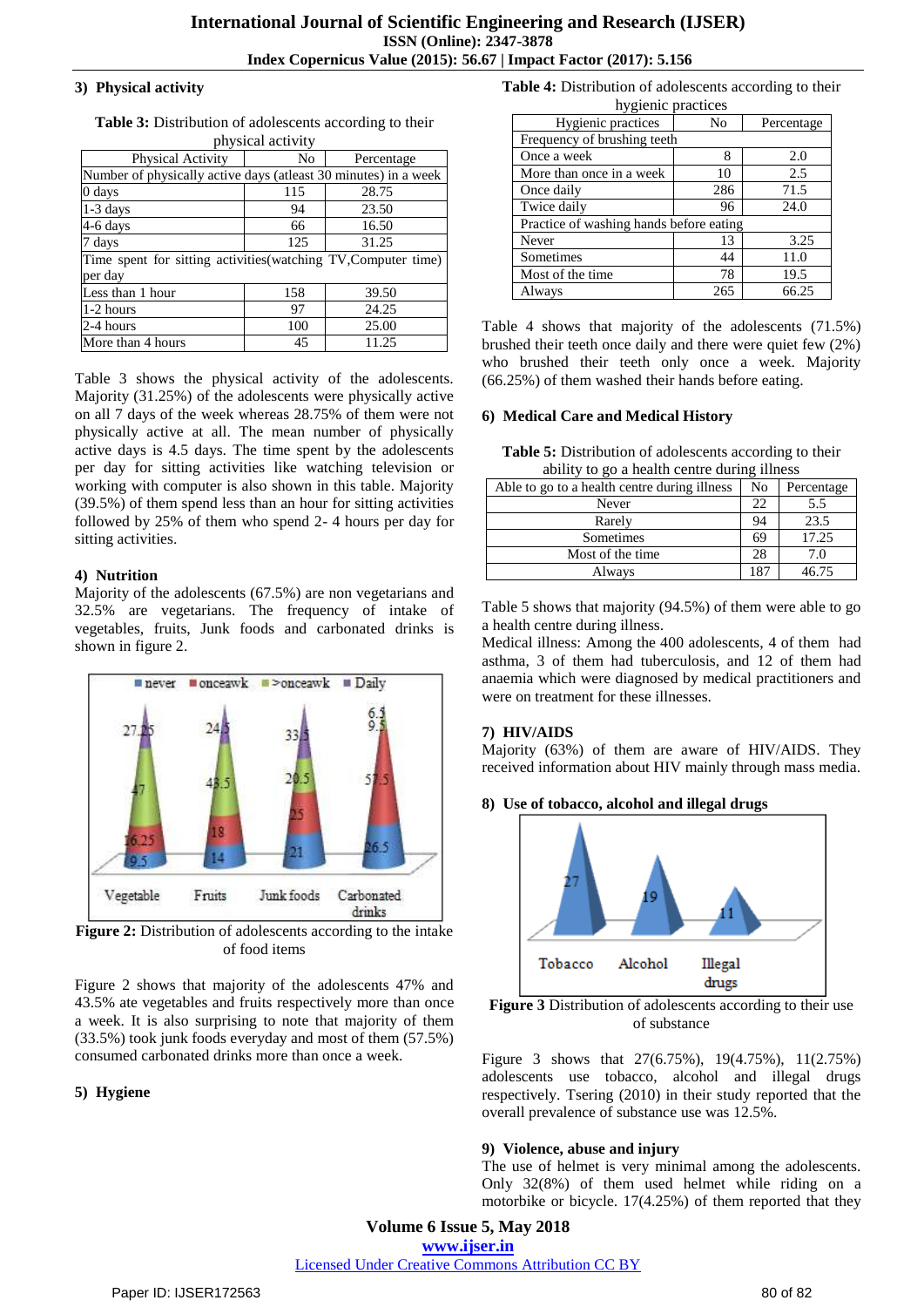had not gone to school sometime because they felt they were unsafe either at school or on their way to school. 19% of them expressed that they have seen an act of violence at home, school or neighbourhood. 6% and 4% of adolescents felt that were not safe at home and school respectively.

#### **10) Mental Health**



**Figure 4:** Distribution of adolescents according to their mental health scores

Figure 4 shows that the mental health scores of the adolescents were normal for majority of them (75%). A similar study done by Long (2013) showed that 70.3% of the participants had normal mental health scores, 20.2% had borderline scores and 9.5% had abnormal scores.

#### **11) Family and Home Environment**

Majority of the adolescents (97%) had both parents living together. Majority of them (80%) reported that their parents understood their problems always. 20% of them reported that their parents never understood their problems.

#### **12) School environment**

Majority (81.25% ) of them reported that doing well in school is very important for them. Majority (50.5%) of them travelled to school by walk and 24.5% of them travelled to school by bicycle.

## **13)Perceived need for adolescent health service**

The second objective of the study is to assess the perceived need of adolescents for an adolescent service in their area.





Figure 4 shows that majority 278 (69%) of the adolescents perceived the need for an adolescent health service in the selected area of study through special health clinics for adolescents and also by providing counselling services. A study by Joseph (1997) reported that most adolescent girls expressed the need for a separate clinic run only by women doctors and were against combining such services with maternal and child health clinics.

## **6. Conclusion**

The study findings show that majority of the adolescents perceived their general health as good. Yet there are some lacunae in certain aspects of their health status for which they need guidance and support. The nutritional status shows that almost 60% of the adolescents are underweight and 33.5% take junk foods every day. Almost 29% of the adolescents are not physically active on all the days. Substance use was found in almost 14% of the adolescents and 9.5% of the adolescents had abnormal mental health scores. Majority (69%) of the adolescents have expressed the need for an adolescent health service. These findings suggest the need to plan and implement adolescent health services more sensitively and effectively on a regular basis through home visits or adolescent clinics which will meet the health care needs of the adolescents through health check up, health education and counselling services.

## **7. Conflicts of interest**

The authors have declared no conflicts of interest.

## **References**

- [1] Parasuraman, S.,Kishor, S.,Singh,K., Vaidehi, K(2009). A profile of youth in India. National Family Health Survey(NFHS-3), India. 2005-2006. Mumbai:International institution for population sciences.
- [2] Gopi, K.B., Kahn, S.P., Prabhu. (2013). Help seeking behavior and common problems among adolescent girls of Government Junior college in rural field practice area of S.V Medical College. International Journal of Research & Development of Health. Vol 1(1): 16-20.
- [3] Ministry of Health & Family Welfare, Government of India.http://nrhm.gov.in/rashtriya-kishor-swasthyakaryakram.html.
- [4] Joseph GA, Bhattacharji S, Joseph A, Rao PS (1997) General and reproductive health of adolescent girls in rural South India. Indian Pediatrics. Vol.34:242-245.
- [5] UNICEF: The State of the World's Children 2011: Adolescence: An Age of Opportunity. [http://www.unhcr.org/refworld/docid/4d6cfa162.html.F](http://www.unhcr.org/refworld/docid/4d6cfa162.html.February) [ebruary](http://www.unhcr.org/refworld/docid/4d6cfa162.html.February) 2011.
- [6] Hussain RA, Khan PS(2015) A Comparative study of the nutritional and health status among adolescent students (boys and girls) in rural area, Chandragiri, Chittoor district. AP. IOSR Journal of Dental and Medical sciences.vol. 14, Issue 9 Ver. III PP 30-37.
- [7] Vohra.R, Bhardwaj.P, Srivastaava.P, Srivastava.S, Vohra.A. Overweight and obesity among school going children of Lucknow City. Journal of Family and Community Medicine.2011 May-Aug; 18(2): 59- 62.doi:10.4103/2230-8229.83369.
- [8] Omidvar.S, Bakhtiari.A, Firouzbakht.M, Amiri.FN, Begum.K. Perceived health discomfort among adolescent girls and related factors in an urban area, South India. Journal of Education and Health

**Volume 6 Issue 5, May 2018 <www.ijser.in>**

#### [Licensed Under Creative Commons Attribution CC BY](http://creativecommons.org/licenses/by/4.0/)